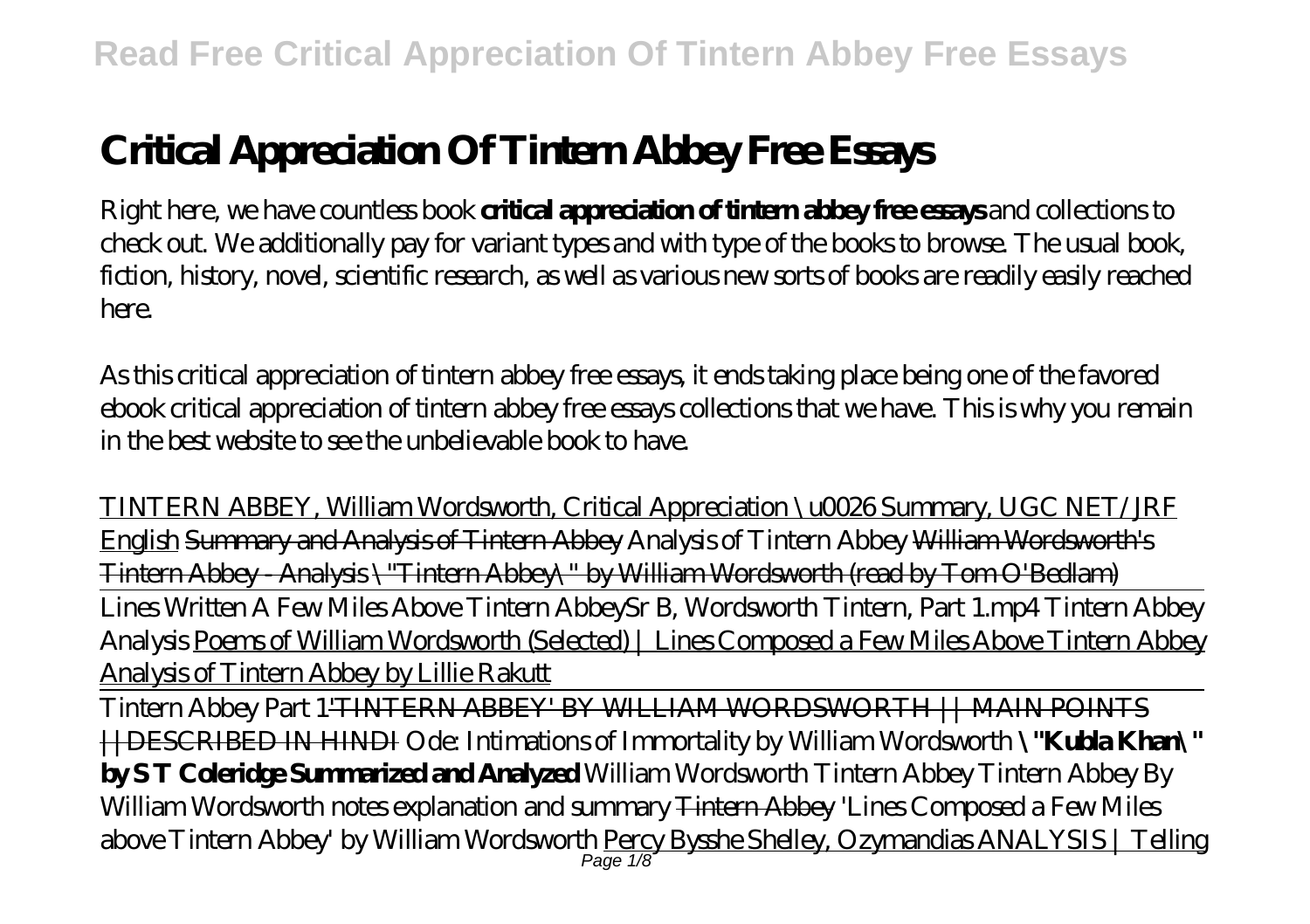\u0026 Interpreting in Shelley's Poem | CLOSE READING Tintern Abbey William Wordsworth Summary in Hindi

Ode to a Nightingale by John Keats: A Reading, Annotation, and Analysis pt 1 of 2*Poetry Analysis 59: \"Ode; Intimations of Immortality\" by William Wordsworth Poetry Analysis 200: \"Tintern Abbey\" by William Wordsworth Summarized and Analyzed Tintern Abbey Summary* **Wordsworth's Tintern Abbey** William Wordsworth's Tintern Abbey *TINTERN EBBEY CRITICAL APPRECIATION BY WILLIAM WORDSWORTH IN URDU*

Sir Andrew Motion reads 'Tintern Abbey' poem

William Wordsworth, Tintern Abbey<del>Tintern Abbey By William Wordsworth | English | Unacademy</del> Live NTA UGC NET | Ankit Rajveer

Critical Appreciation Of Tintern Abbey

Write a critical appreciation on Tintern Abbey. Lines Written (or Composed) a Few Miles above Tintern Abbey, on Revisiting the Banks of the Wye during a Tour, July 13, 1798 by Wordsworth. Introduction: "Tintern Abbey" is probably the most famous poem by one of the most famous British Romantic poets. William Wordsworth was writing during the British Romantic period (critics always disagree about how exactly to define the beginning and end of the Romantic period, but suffice to say that it ...

Write a critical appreciation on Tintern Abbey | English...

Critical appreciation of Wordsworth's poem "Tintern Abbey" Written by Mr. Dipen Bezbaruah Wordsworth's "Tintern Abbey" is a landmark in the history of English literature. The poem was published in The Lurical Ballad, in the year 1798. Page 2/8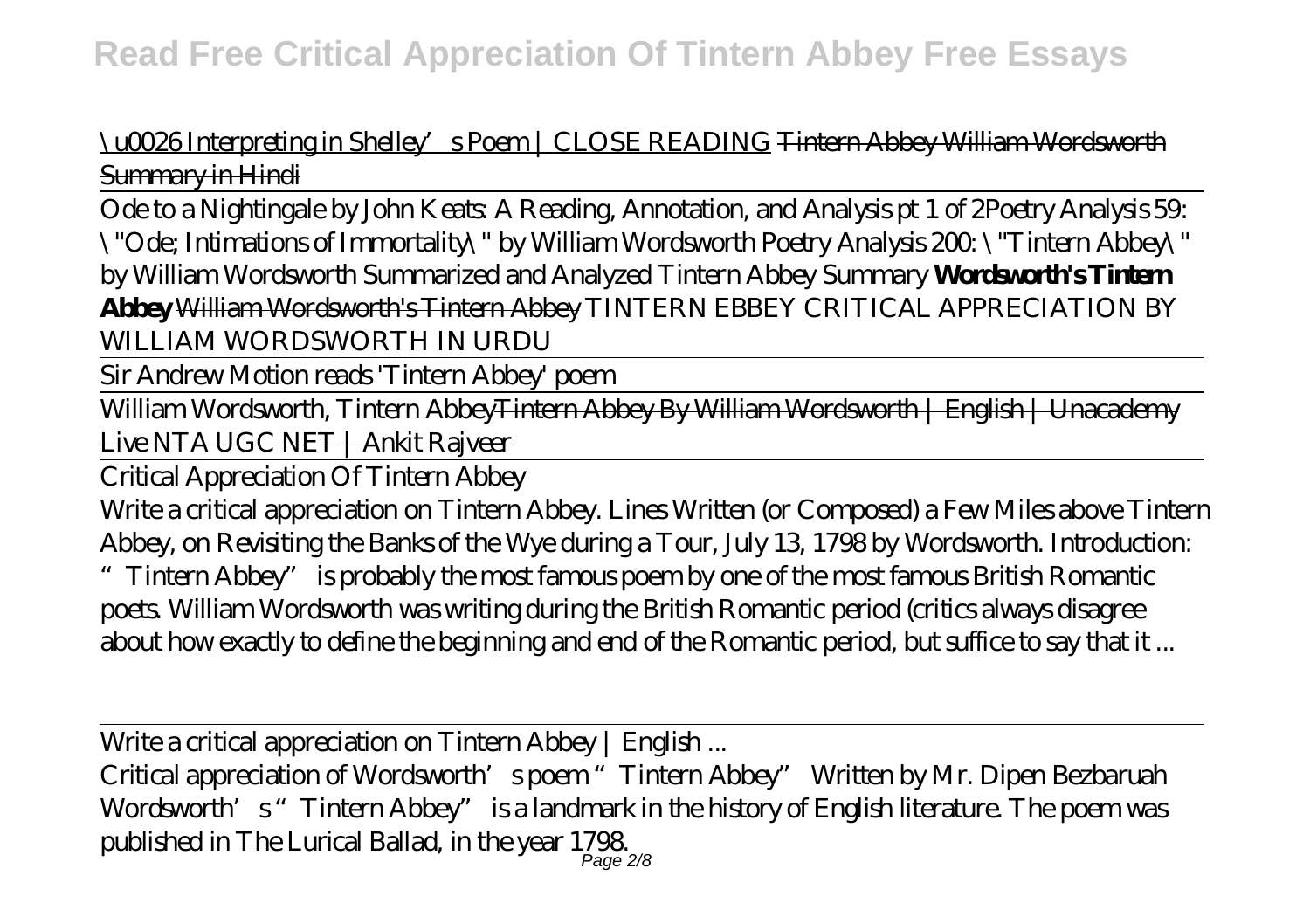Critical appreciation of Wordsworth's poem "Tintern Abbey... Critical appreciation of "Tintern Abbey". Posted on Author Leave a comment. William Wordsworth's poem "Tintern Abbey" is marked by Wordsworth's gift of making beautiful and highly expressive phrases. "The sounding cataract haunted me like a passion , aching joys and dizzy raptures"; "the still, sad music of humanity"; "the shooting lights of thy wild eyes"; "Nature never did betray the heart that loved her" are some of the best-known phrases and verses in the poem.

Critical appreciation of Tintern Abbey | Learning Learners Get Your Custom Essay on Critical appreciation of Tintern Abbey Just from \$13,9/Page Get custom paper Wordsworth finds solace in the memory of the landscape; it provides him with "tranquil restoration".

Critical appreciation of Tintern Abbey Free Essay Example Introduction. Critical appreciation of 'Tintern Abbey', focussing on the ways in which it is a typical romantic poem. Set in the tranquil welsh countryside, the opening of the poem is dense in naturalistic imagery impelling the reader to be transported into the magnificent "wild, secluded scenes" and thus forcing the reader to appreciate the power and beauty of nature just as Wordsworth himself does, an approach typical of Romanticism.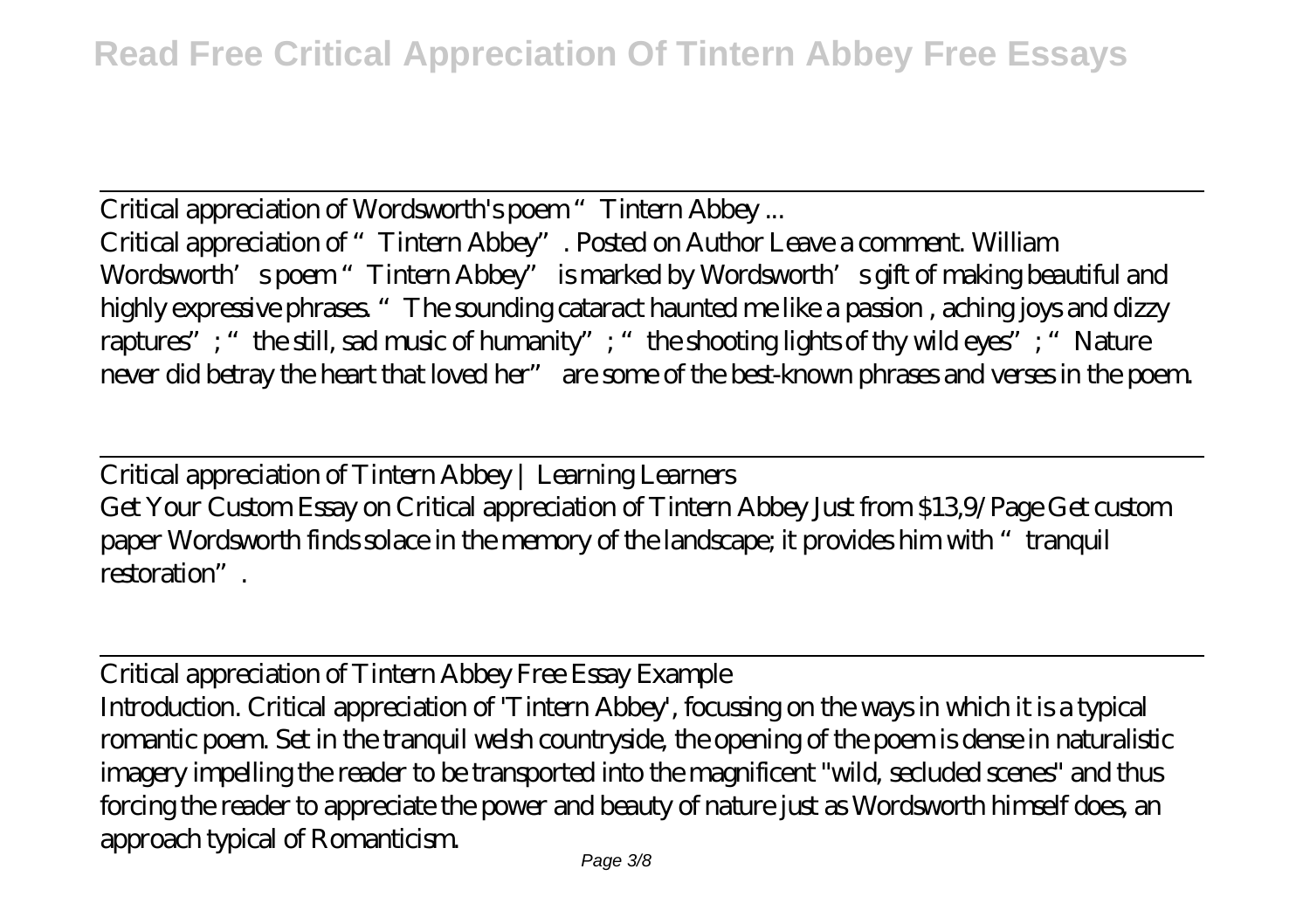Critical appreciation of Tintern Abbey, focussing on the ...

Critical Analysis of Tintern Abbey. 279 Words2 Pages. Wordsworth renews traditional themes through the device of characterisation. In Lyttelton's "Lucinda", his female character Lucinda "simply completes a definition of the good life, whereas Wordsworth's Dorothy offers a link with the past." The presence of a loved companion is linked to the stability and love that the poet feels for nature.

Critical Analysis of Tintern Abbey - 279 Words | 123 Help Me Throughout "Tintern Abbey," Wordsworth recounts how the Wye valley was a place of comfort and solace for him throughout each stage of his life. He particularly recalls how the Wye valley functioned as his sanctuary when he was "flying from something he dreads"(Tintern Abbey 70-71) —likely after his tumultuous experiences in France in ...

A Critical Introduction to William Wordsworth's "Tintern ... By Rafaë l Delaedt (Arafi) (Own work) [CC-BY-SA-2.5 (http://creativecommons.org/licenses/bysa/2.5)], via Wikimedia Commons. Tintern Abbey was founded in Wales in 1131 by Walter de Clare for the monks of the Cistercian order which had been created 30 years earlier (Destinations, 1). This particular order of monks was famous for their farming which Wordsworth actually talks about to some degree in "Lines Written a Few Miles Above Tintern Abbey" when referring to the amazing fields Page  $4/8$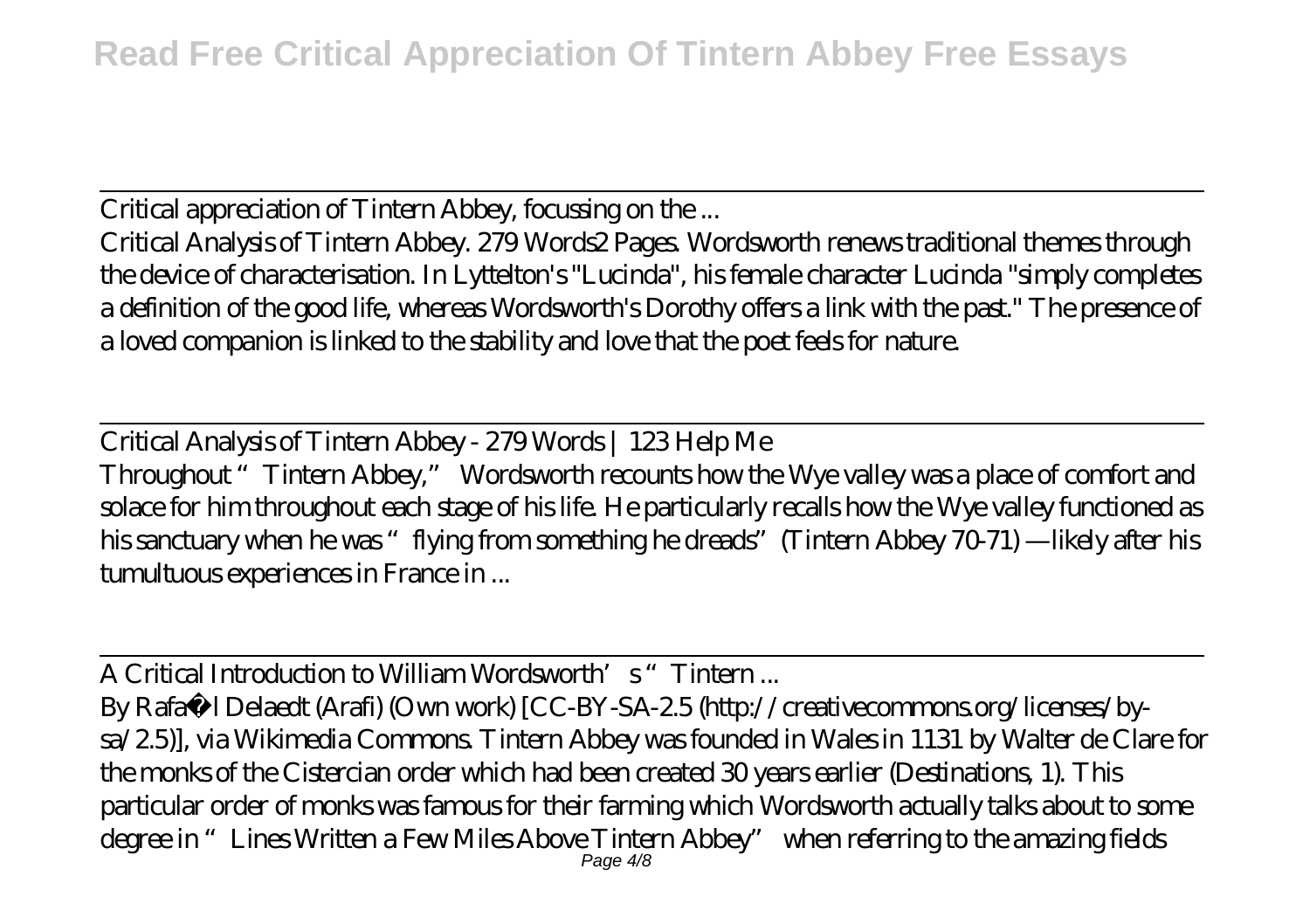## **Read Free Critical Appreciation Of Tintern Abbey Free Essays**

and ...

A Critical Tour of Tintern Abbey - Historical Analysis Tintern Abbey by William Wordsworth: Summary and Critical Analysis. The poem Lines Composed A Few Miles Above Tintern Abbey is generally known as Tintern Abbey written in 1798 by the father of Romanticism William Wordsworth. Tintern Abbey is one of the triumphs of Wordsworth's genius. It may he called a condensed spiritual autobiography of the poet.

Tintern Abbey by William Wordsworth: Summary and Critical ... Tintern Abbey impressed him most when he had first visited this place. He has again come to the same place where there are lofty cliffs, the plots of cottage ground, orchards groves and copses. He...

Critical appreciation of poem tintern abbey? - Answers Critical Appreciation Of William Wordsworth Poetry 1827 Words | 8 Pages. An Analysis on William Wordsworth's Poetry Lines Composed a Few Miles Above Tintern Abbey The poem "Lines Composed a Few Miles Above Tintern Abbey, on Revisiting the Banks of the Wye during a Tour, 1, July 1798" is deeply rooted in its author's personal history.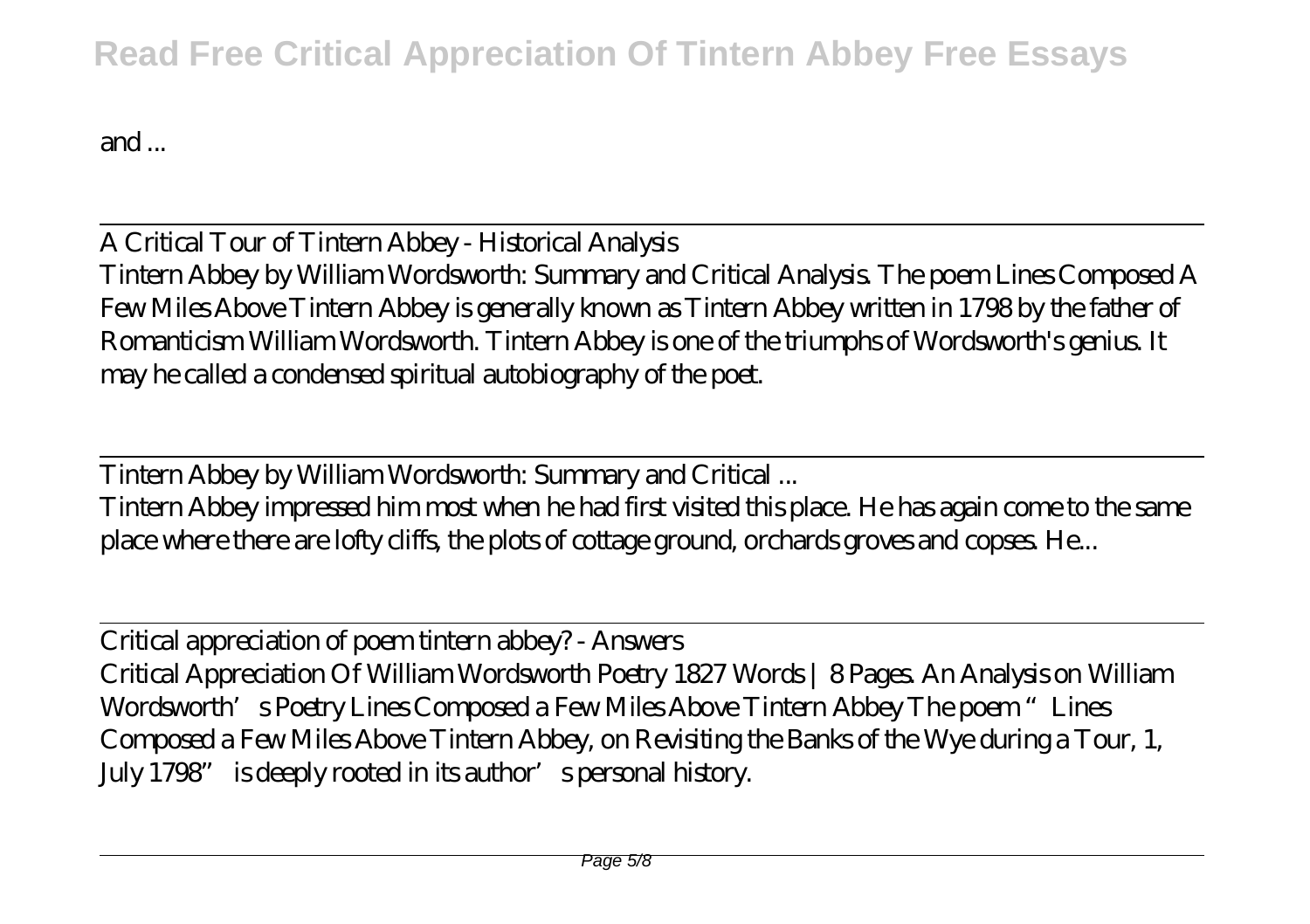Analysis of Tintern Abbey by William Wordsworth Essay ...

Although Wordsworth and his circle commonly referred to the poem as 'Tintern Abbey', the significance of the full title is worth considering. Firstly, we are told that the poem is 'written a few miles above Tintern Abbey'. The poem's perspective on the abbey, therefore, is elevated and distant, and perhaps even detached.

An introduction to 'Tintern Abbey' - The British Library

"Tintern Abbey" is the young Wordsworth's first great statement of his principle (great) theme: that the memory of pure communion with nature in childhood works upon the mind even in adulthood, when access to that pure communion has been lost, and that the maturity of mind present in adulthood offers compensation for the loss of that communion—specifically, the ability to "look on nature" and hear "human music"; that is, to see nature with an eye toward its relationship to ...

Wordsworth's Poetry: "Tintern Abbey" | SparkNotes Critical Appreciation Of William Wordsworth Poetry 1827 Words 8 Pages An Analysis on William Wordsworth's Poetry Lines Composed a Few Miles Above Tintern Abbey The poem "Lines Composed a Few Miles Above Tintern Abbey, on Revisiting the Banks of the Wye during a Tour, 1, July 1798" is deeply rooted in its author's personal history.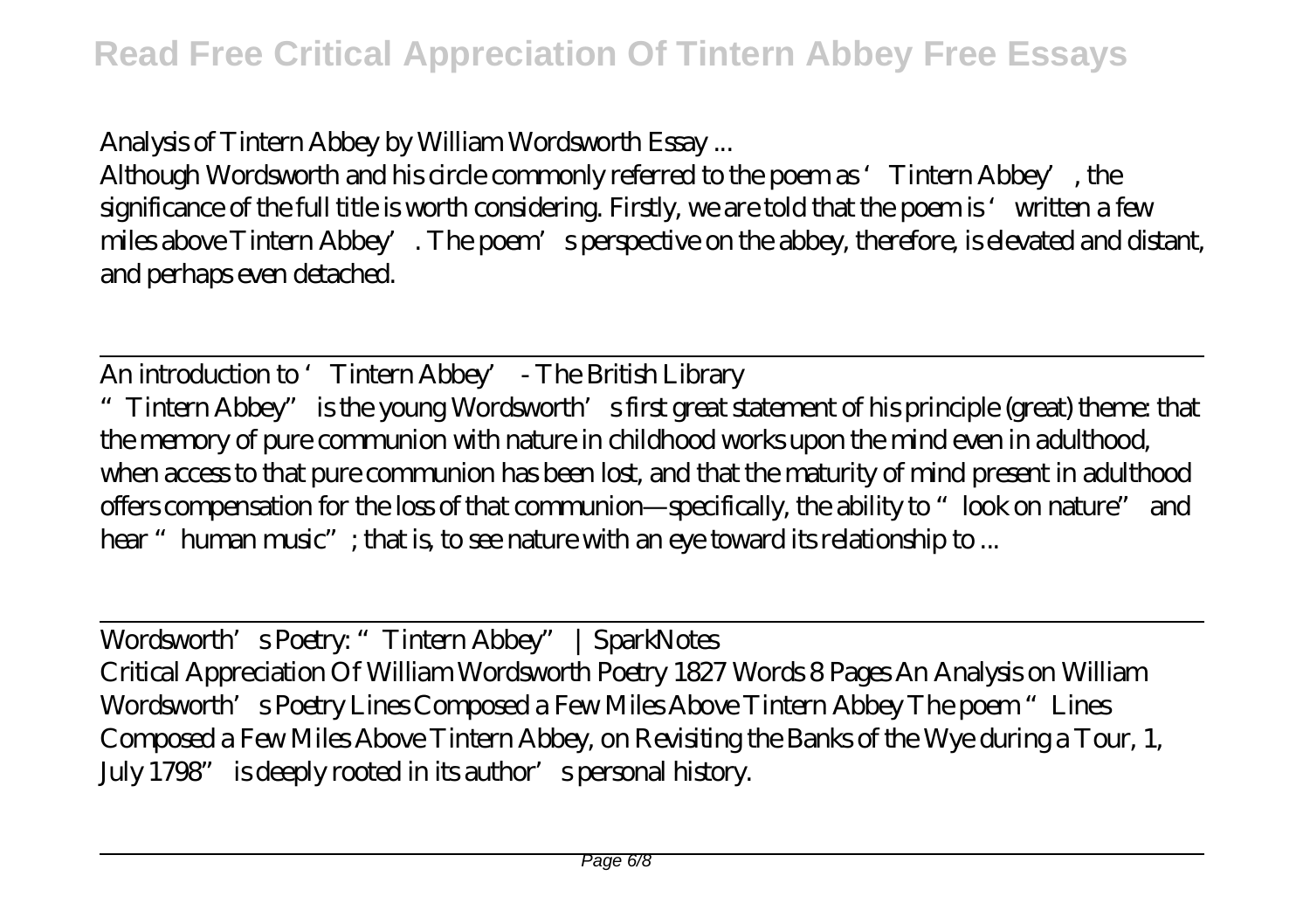Critical Appreciation Of William Wordsworth Poetry | Bartleby

Lines Composed a Few Miles above Tintern Abbey, on Revisiting the Banks of the Wye during a Tour. July 13, 1798 William Wordsworth. Victorian Web Home —> Some Pre-Victorian Authors —> British Romanticism —> William Wordsworth]

Wordsworth's "Tintern Abbey" (text) Critical Appreciation Of William Wordsworth Poetry 1827 Words | 8 Pages. An Analysis on William Wordsworth's Poetry Lines Composed a Few Miles Above Tintern Abbey The poem "Lines Composed a Few Miles Above Tintern Abbey, on Revisiting the Banks of the Wye during a Tour, 1, July 1798" is deeply rooted in its author's personal history.

Analysis of William Wordsworth's Lines Composed a Few ... Tintern's history in sections with full descriptions. ... Tintern Abbey Wonderfully romantic with a fascinating history. ... The threat of nature transformed into appreciation of its beauty.

About the history of Tintern Critical Analysis of Tintern Abbey. The poem was published in The Lurical Ballad , in the year The year is officially regarded as the year of the beginning of Romanticism. It was written in July when the poet revisited Tintern Abbey with his sister Dorothy after a gap of five years. There is no doubt that this Page 7/8